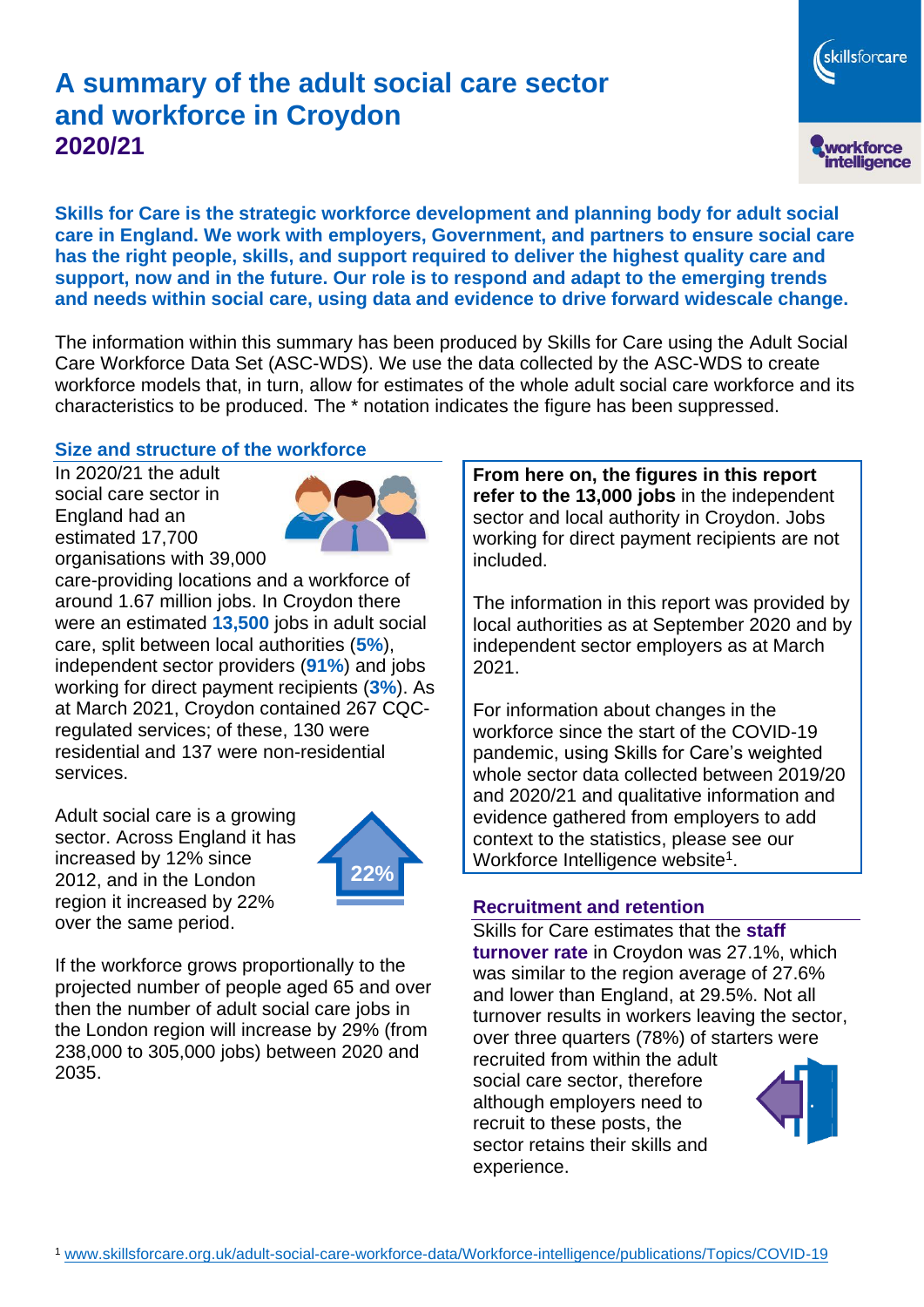Adult social care has an experienced 'core' of workers. Workers in Croydon had on average **8.6 years of experience in the sector** and 83% of the workforce had been working in the sector for at least three years.

Using both workforce intelligence evidence and our links with employers and stakeholders across England, we know that recruitment and retention is one of the largest issues faced by employers. We have many resources and tools available to help, for example the 'Values-based recruitment and retention toolkit'<sup>2</sup> and 'Seeing potential: widen your talent pool'. <sup>3</sup> For more information please visit: [www.skillsforcare.org.uk/recruitment-retention](http://www.skillsforcare.org.uk/recruitment-retention)

#### **Employment information**

We estimate Croydon had **13,000** adult social care jobs employed in the local authority and independent sectors. These included 1,000 managerial roles, 500 regulated professionals, 10,000 direct care (including 8,900 care workers), and 1,400 other-non-care proving roles.

The average number of **sickness days** taken in the last year in Croydon was 7.5, (8.5 in London and 9.5 across England). With an estimated directly employed workforce of 11,000, this would mean employers in Croydon lost approximately **82,000 days to sickness in 2020/21**. In England levels of staff sickness have nearly doubled over the course of the pandemic between 2019/20 and 2020/21, in total around 6 million extra days were lost to sickness than in the year before.

Around two fifths (40%) of the workforce in Croydon were on zero-hours contracts. Over half (60%) of the workforce usually worked full-time hours and 40% were part-time.

### **Chart 1. Proportion of workers on zero hours contracts by area**

| England | 25% |     |
|---------|-----|-----|
| London  |     | 42% |
| Croydon |     | 40% |

### **Workforce demographics**

The majority (77%) of the workforce in Croydon were female, and the average age was 47 years old. Workers aged 24 and



under made up 4% of the workforce and workers aged over 55 represented 30%. Given this age profile approximately 3,900 people will be reaching retirement age in the next 10 years.

Nationality varied by region, in England 83% of the workforce identified as British, while in the London region this was 63%. An estimated 60% of the workforce in Croydon identified as British, 11% identified as of an EU nationality and 29% a non-EU nationality, therefore there was a higher reliance on non-EU than EU workers.

### **Pay**



Table 1 shows the full-time equivalent annual or hourly pay rate of selected job roles in Croydon (area), London (region) and England. All figures

represent the independent sector as at March 2021, except social workers which represent the local authority sector as at September 2020. At the time of analysis, the National Living Wage was £8.72.

#### **Table 1. Average pay rate of selected job roles by area**

|                                 | <b>England</b> | Region  | Area    |  |  |
|---------------------------------|----------------|---------|---------|--|--|
| Full-time equivalent annual pay |                |         |         |  |  |
| Social Worker <sup>t</sup>      | £37,100        | £44,500 | £42,900 |  |  |
| Registered nurse                | £33,600        | £34,700 | £34,300 |  |  |
| Hourly pay                      |                |         |         |  |  |
| National Living<br>Wage         | £8.72          | £8.72   | £8.72   |  |  |
| Senior care worker              | £10.00         | £10.43  | £10.64  |  |  |
| Care worker                     | £9.29          | £9.70   | £9.88   |  |  |
| Support and<br>outreach         | £9.53          | £10.19  | £9.75   |  |  |

†Local authority social workers only.

Please note that pay varies by sector, with local authority pay generally being higher than independent sector pay.